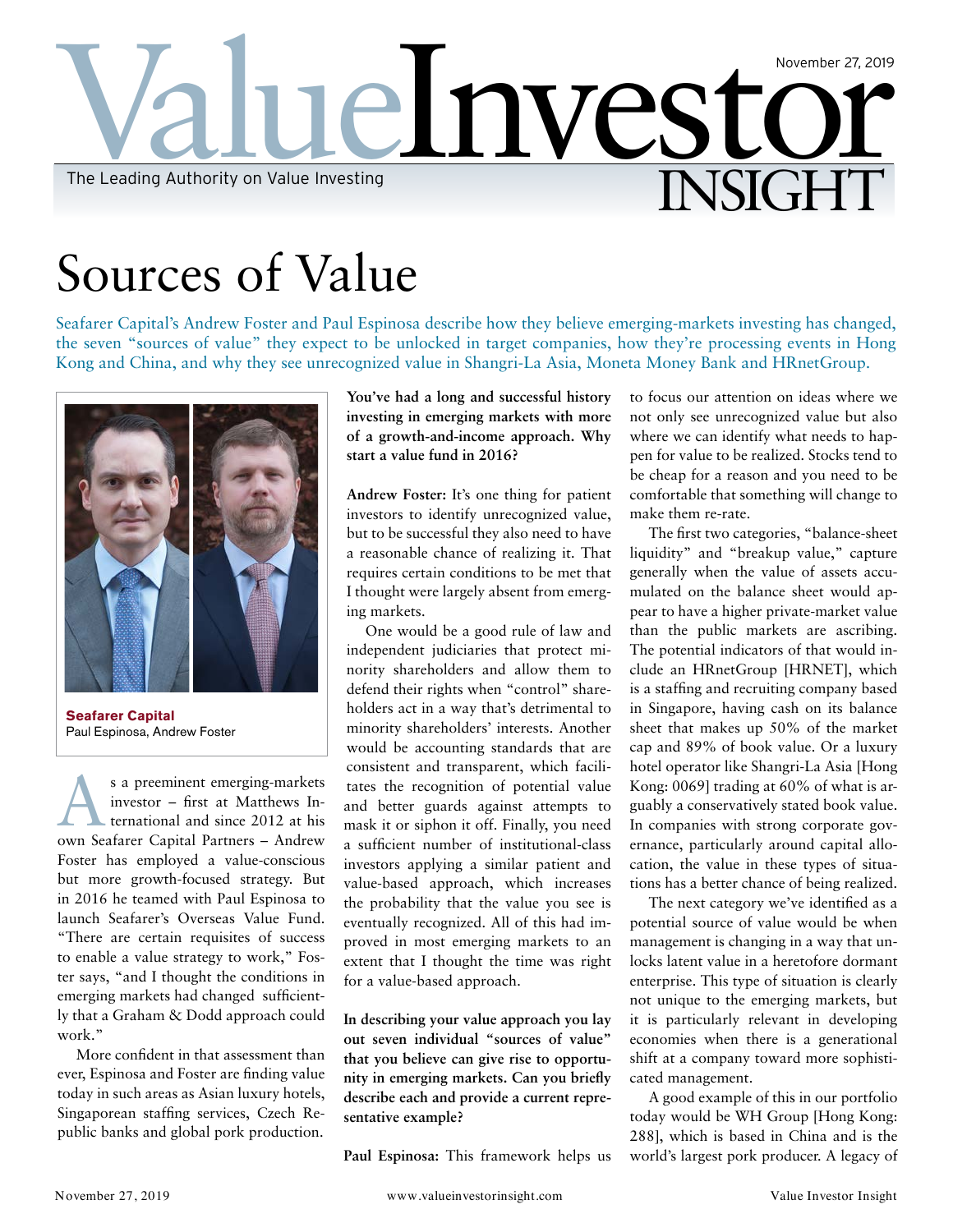the country's development, the food production system in China remains generally antiquated, inefficient and uneconomical. But WH Group has for years owned U.S. based Smithfield Foods and it has been intent on adapting best practices from the U.S. to its operations in China, which we believe over time will have a dramatic and positive impact on the efficiency, safety, environmental friendliness and profitability of its business there. Yes, the Chinese will consume more pork as disposable incomes increase, but our investment thesis for the company rests much more on the impact of an overhaul of its supply-chain dynamics for the better – an effort driven by what we consider intelligent management directive.

The fourth value opportunity we're looking for are instances where companies are deleveraging. The high growth rates in developing countries often lead to rapidly expanding asset bases financed with debt, which diverts cash flows from providers of equity capital to suppliers of debt. The process should reverse over time as the asset base matures and debt is reduced, leading to meaningful gains for equity holders. This can be a particularly fertile area for value investors as companies paying down debt are also often seeing a downward shift in growth, leading to an exit of growth investors and lower valuations.

Qatar Gas Transport [Qatar: QGTS], an owner and operator of liquefied natural gas (LNG) vessels, fits this deleveraging category. Qatar is the largest producer of LNG in the world and Qatar Gas's ships are engaged in very long-term supply contracts, giving the company more predictable revenue streams than probably any other company I know. While the nature of the business can support a lot of debt, we think there's no question that over time Qatar Gas will work down its debt burden, resulting in more of the company's growing stream of cash flows accruing to shareholder benefit.

The next category we call "asset productivity." These are more traditional cyclical opportunities, where a company's assets may be operating at low capacity utilization due to a demand downturn or

following a period of capacity expansion, but rather than extrapolate the short-term dynamics we instead see self-correcting supply and demand resulting in significant performance improvement.

A perfect example here would be Pacific Basin Shipping [Hong Kong: 2343], which competes in the smaller-ship end of the dry-bulk shipping market. The company over time has proven more profitable than peers through the cycle due to better fleet management, an incremental ability

# **ON NEGLECT:**

**In certain countries it isn't necessary to look for complicated ideas that you need to analyze to death.** 

to develop long-term client relationships, and a willingness to invest countercyclically. Shipping has been in a down cycle for years, but when that changes the company's economics should result in a valuation significantly higher than the 0.4x book value we paid or the current 0.8x book value at which the stock [at HK\$1.65] trades today.

Category number six is where we see a structural shift in a maturing business as it is perceived to moving toward a lower growth profile. This often leads to a reshuffling in the company's investor base as growth investors depart, which can result in the share price short-changing the company's ongoing potential.

We own shares in an interesting company based in Abu Dhabi called Tabreed [Dubai: TABREED], which builds watercooling plants that provide primarily commercial districts with cooled water that helps air conditioners in the district operate at higher efficiency and lower cost. The company has matured in its home market but we believe it has considerable opportunity to expand elsewhere in the Middle East and in places like India. The biggest opportunity we think is in Saudi Arabia, where as the government is looking to diversify the economy from oil we would expect to see an important buildup in the country's basic infrastructure. Tabreed can be a significant beneficiary of that. Investors who have left the stock because home-market growth has slowed don't seem to recognize the potential from here that we do.

Last but not least, what we call our "segregated market" category would consist of well-managed companies that trade at a discount for no other reason than that their stocks have low liquidity. These are typically in markets that are small, obscure and disconnected from the global flow of liquidity, and the source of value is that a stock's liquidity has no bearing on the cash flows accruing to shareholders. We think patient investors can harvest these "illiquidity" premiums.

We'll talk more about it later, but one company that fits this profile is Moneta Money Bank [Prague: MONET], a wellrun bank specializing in lending to consumers and small and medium-sized enterprises in the Czech Republic. When you go to a country like this, it often isn't necessary to look for complicated ideas you need to analyze to death in order to get comfortable with why the stock is cheap now but won't be in the future. This is just a good emerging-market business operating very well and not being adequately recognized by the market. It's obviously rare to find that in developed markets.

**A year ago you made a fairly significant shift in the composition of Seafarer's much larger Overseas Growth and Income fund. Was that driven as well by the value opportunity you're seeing?**

**PE:** There were a couple important aspects to it. There has always been some overlap between the two funds, but one aspect of the change was to devote more assets to the types of value opportunities I'm pursuing with the Overseas Value fund. So, yes, that is in response to how we see the universe evolving. I was responsible for roughly 12% of the fund prior to the change, and that number today is closer to 30%.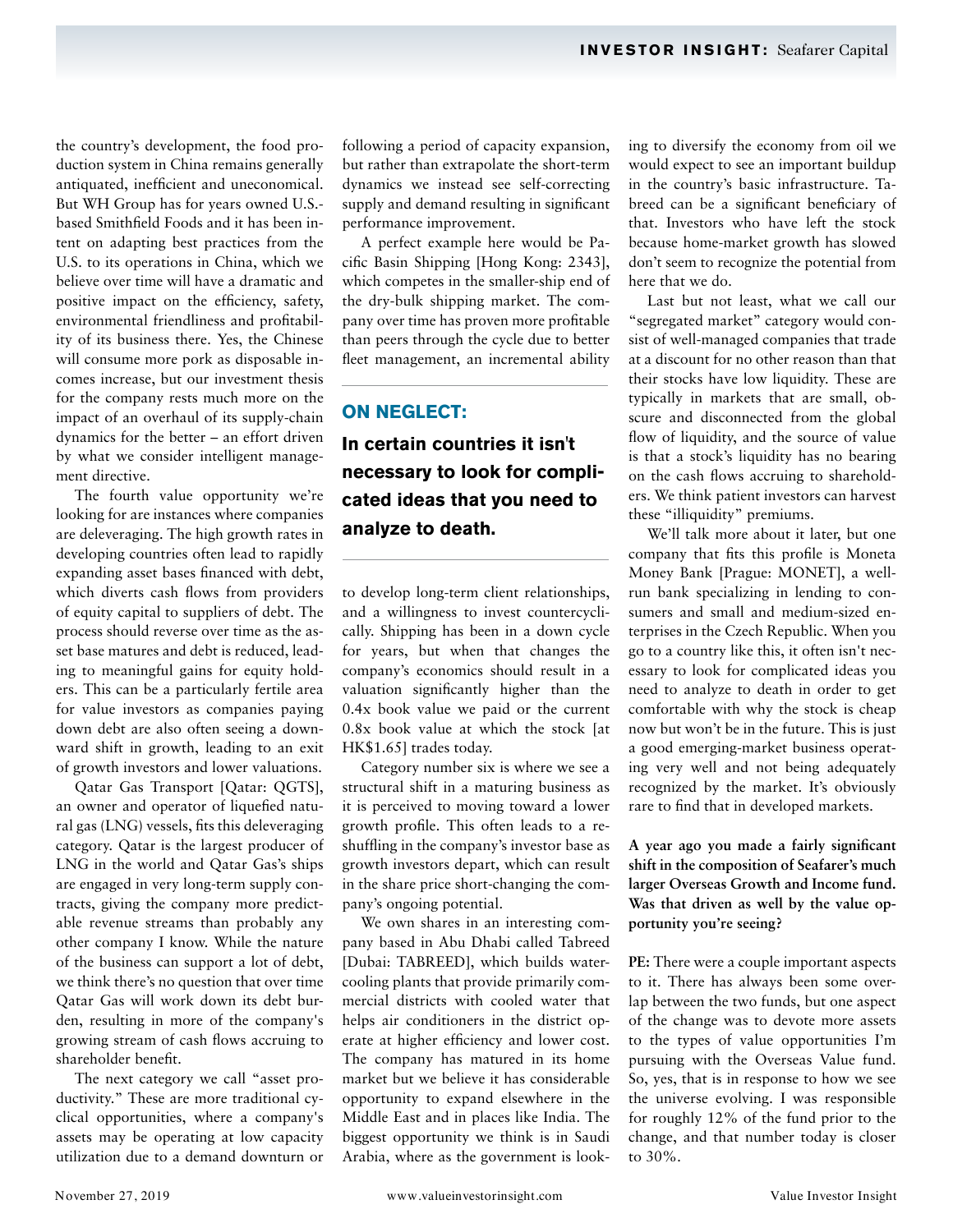**AF:** At the other end, we've also increased what might be considered the more puregrowth component of the Growth and Income fund. Much of the growth in emerging markets over the past two decades has been driven by rising domestic production and consumption. Call that the emergingmarkets growth story version 1.0, and while it's still there, in most countries it's starting to fade.

But an increasingly important growth driver we see now is when individual companies develop enough operating expertise, distribution knowhow, technological prowess and scale to expand not just at a country level, but also at a regional or global level as well. Companies like Samsung Electronics, for example, have broken out here and there, but we believe there are and will be more of these and that I need to understand and own some of them or I will be doing a disservice to my investors.

I'm not trying to invest in a more undisciplined way, I'm trying to recognize companies like these that are worth owning and value them in a way that fully recognizes their growth potential. It is somewhat of a stretch from what I've typically done as an investor.

#### **This certainly calls for an example.**

**AF:** A good one that is not technology focused is Orion Corp. [Seoul: 271560], which is located in South Korea, has a market cap of approximately \$4 billion, and produces snack cakes and other confectionery products. Its best-known product is the Choco Pie, which is kind of equivalent to our Ding Dongs.

It was exceedingly rare to see a company like this 20 years ago, but Orion has become a thriving regional food company which now gets more than half of its sales from China and another 12-15% from Vietnam. It's proven that it has the product-development, marketing, manufacturing and distribution knowhow necessary to compete on a broader stage and we believe it's capable of becoming a much bigger regional player. The stock [at a recent ₩103,000] is a bit expensive for

us, trading at about a 5% free-cash-flow yield, but if it does become that much bigger regional player that could be pretty valuable – quite a bit more valuable than the current \$4 billion market cap.

**At the end of September 36% of your Overseas Value portfolio was in Hong Kong and China. Have the macro issues in either place impacted how you're managing that exposure at all?**

**PE:** We own stocks for very company-specific reasons, so thus far I have not bought or sold anything directly related to things

# **ON CHINA/U.S. TRADE:**

**I'd argue the U.S. complaints are wholly legitimate, but that the mode of negotiation has been grossly detrimental.**

like the U.S.-China trade war or political unrest in Hong Kong. That may change if the sources of value we've identified are impaired in a material and lasting way from either of these developments, but that has not yet been the case.

**AF:** Paul's response quite rightly focuses on companies and individual fundamentals. Putting on my Chief Investment Officer hat, however, I do worry about concentrations of risk that might get too high if we're not taking adequate consideration of the bigger picture.

I never thought Hong Kong would deteriorate to the extent it has at the political level. With respect to China overall, I believe the momentum for political and economic reform is no longer there, to the detriment of the nation. That reversal has given rise to what we're seeing in Hong Kong today and I'm concerned that deterioration becomes something more structural than temporary.

I constantly remind everyone here to be acutely aware of how structural deterioration might manifest itself in companylevel risks. In the short term, say, if the Hong Kong stock exchange closes down for indeterminate periods, do we have enough liquidity to deal with that? Longer term, are the outlooks for industries that have historically prospered in Hong Kong or China as strong as they once were? Are there risks that will arise if regulatory reform is reversed or if capital controls are imposed? Those are questions we absolutely have to ask.

I don't tell anyone we have to sell, but I do say to go over your numbers again and make sure you're comfortable with what we're doing. We don't want to be frogs in pots where the temperature is rising slowly – I'm trying to note that the temperature is rising and to make sure we want to be in this pot.

To comment briefly on the trade war, I don't believe this is something that goes away quickly. I'd argue that the U.S. complaints at the center of the dispute are almost wholly legitimate, but that the administration's mode of negotiation to rectify those complaints has been grossly detrimental to our interests as well as China's. Unless that changes in a material way, while there may be short-term "wins" from time to time, I'm afraid that's going to mean a further deterioration in the trade relationship.

**Walk through the investment thesis for one of the Asia-focused ideas you mentioned earlier, Shangri-La Asia [Hong Kong: 0069].**

**PE:** As I mentioned, the first thing that jumps out here is that the stock trades at 0.6x book value. You could say, well, the book value must be significantly overstated. But it's not. While the investment properties on the balance sheet – consisting of office, retail and residential buildings throughout Asia – are marked to market, the larger component of hotel properties are shown at their depreciated value. If anything, the current book value is understated.

So then you could say, the balance sheet must be wildly over-levered. But that's not true either. The interest coverage ratio is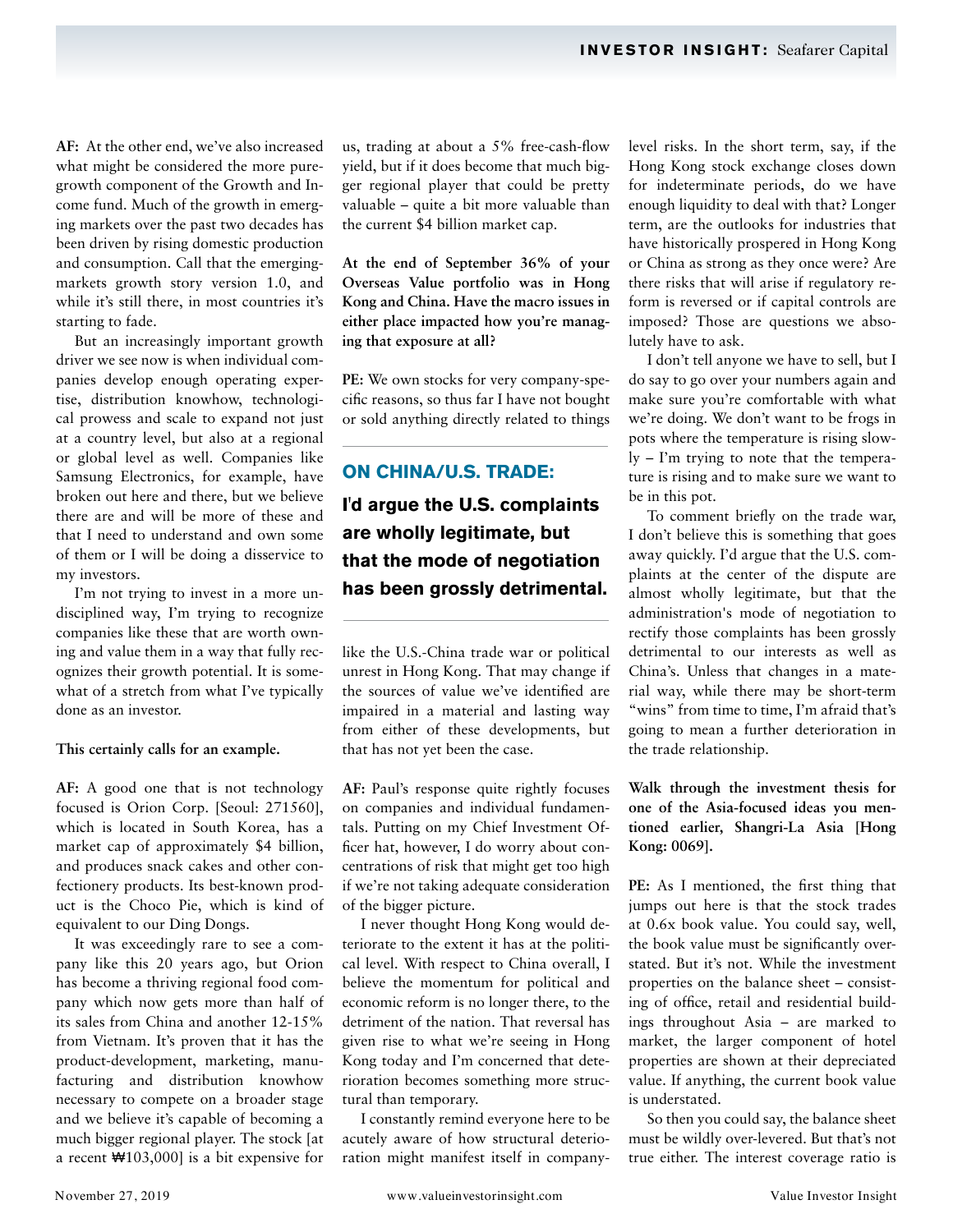3x and net debt to equity is at 62%. All within normal parameters.

You could say okay, maybe it's cheap on the balance sheet, but who cares? It's probably a value trap and it's going to stay cheap. No, I don't think so, because of the cash flows. Even though the company is just wrapping up a five-year capital spending plan focused on increasing its number of hotels in mainland China, Shangri-La generated around \$500 million in cash flow from operations in 2018. The company has guided to annual maintenance capex and renovation spending of around

\$150 million. That means normalized steady-state free cash flow from the existing portfolio at current operating rates is about \$350 million per year. Hardly the distressed situation implied by the current valuation.

**Can we attribute the market skepticism to Hong Kong unrest and the U.S./China trade war?**

PE: That's the only way I can explain why the share price is not much higher than it was in 2008 even though the number of

#### **INVESTMENT SNAPSHOT**

**Shangri-La Asia**  (Hong Kong: 0069)

**Business**: Hong Kong-based owner and/or operator of more than 100 hotels and resorts worldwide under the Shangri-La, Traders, Kerry and Hotel Jen brand names.

#### **Share Information**

(@11/26/19, Exchange Rate: \$1 = 7.83 HK\$):

| <b>Price</b>             | <b>HK\$8.45</b>      |
|--------------------------|----------------------|
| 52-Week Range            | HK\$7.31 - HK\$12.12 |
| <b>Dividend Yield</b>    | 2.7%                 |
| <b>Market Cap</b>        | HK\$30.30 billion    |
| <b>Financials</b> (TTM): |                      |

| <b>FIIIAIIGIAIS</b> (TIME)     |                   |
|--------------------------------|-------------------|
| Revenue                        | <b>HK\$2.54 b</b> |
| <b>Operating Profit Margin</b> | 12.3%             |
| <b>Net Profit Margin</b>       | 6.1%              |

HK\$2.54 billion  $12.3\%$ <br> $6.1\%$ 

| Valuation Metrics                       |      |                    |
|-----------------------------------------|------|--------------------|
| $(Q11/26/19)$ :                         |      |                    |
|                                         | 0069 | <b>S&amp;P 500</b> |
| P/E (TTM)                               | 20.0 | 24.2               |
| Forward P/E (Est.)                      | n/a  | 18.9               |
| <b>Largest Institutional Owners</b>     |      |                    |
| (@9/30/19 or latest filing):            |      |                    |
| Company                                 |      | % Owned            |
| <b>Fidelity Mgmt &amp; Research</b>     |      | 3.7%               |
| <b>Capital Research &amp; Mgmt</b>      |      | 1.7%               |
| Vanquard Group                          |      | $0.9\%$            |
| Skagen AS                               |      | $0.8\%$            |
| Seafarer Capital                        |      | 0.7%               |
| <b>Short Interest</b> (as of 11/15/19): |      |                    |
| Shares Short/Float                      |      | n/a                |



#### **THE BOTTOM LINE**

While negative geopolitical news appears to be behind the market treating the company as a distressed asset, that isn't at all justified, says Paul Espinosa. He sees no reason why over time continued improvement in normalized company earnings power and free cash flow won't result in the shares trading at least at book value, vs. 60% of book today.

Sources: Company reports, other publicly available information

owned hotels is 80% higher. The impact from the trade war is more indirect, to the extent drawn-out and acrimonious discussions impact business activity, business travel and hotel occupancy. The Hong Kong problems are more direct, given that the company earns close to 12% of its overall EBITDA there. Occupancy rates at the flagship Island Shangri-La hotel in Hong Kong have fallen from more than 80% earlier this year to around 50% more recently. That will have a material profit impact.

The point, however, is that I'm not deterred by that. I consider both of these macro issues to be cyclical factors impacting the company and that the market has already fully priced them into the shares. That's why the stock trades at 60% of book value.

**If the shares just traded at book value, the share price, now around HK\$8.50, would be nearly two-thirds higher. Do you think that's a reasonable ambition?**

**PE:** We believe a company like this one that earns a return on equity over time above its cost of capital should trade at least at 1x book value. What causes the current situation to change? In the short term, there likely has to be a significant improvement in the situation in Hong Kong. Beyond that, I mentioned the recent five-year capex plan, which means a number of new hotels are operating at belownormal occupancy rates. As those hotels continue to mature, occupancy rates, average daily rates and revenue per available room should go up and cash flow will increase significantly. That should drive up the price to book.

In the meantime, at the current share price the free-cash-flow yield on the \$350 million (U.S.) steady-state annual level I mentioned earlier is just under 10%. The stock also pays a 2.7% dividend yield. This is a case where we're more than happy to be patient.

# **Anything to note here about corporate governance?**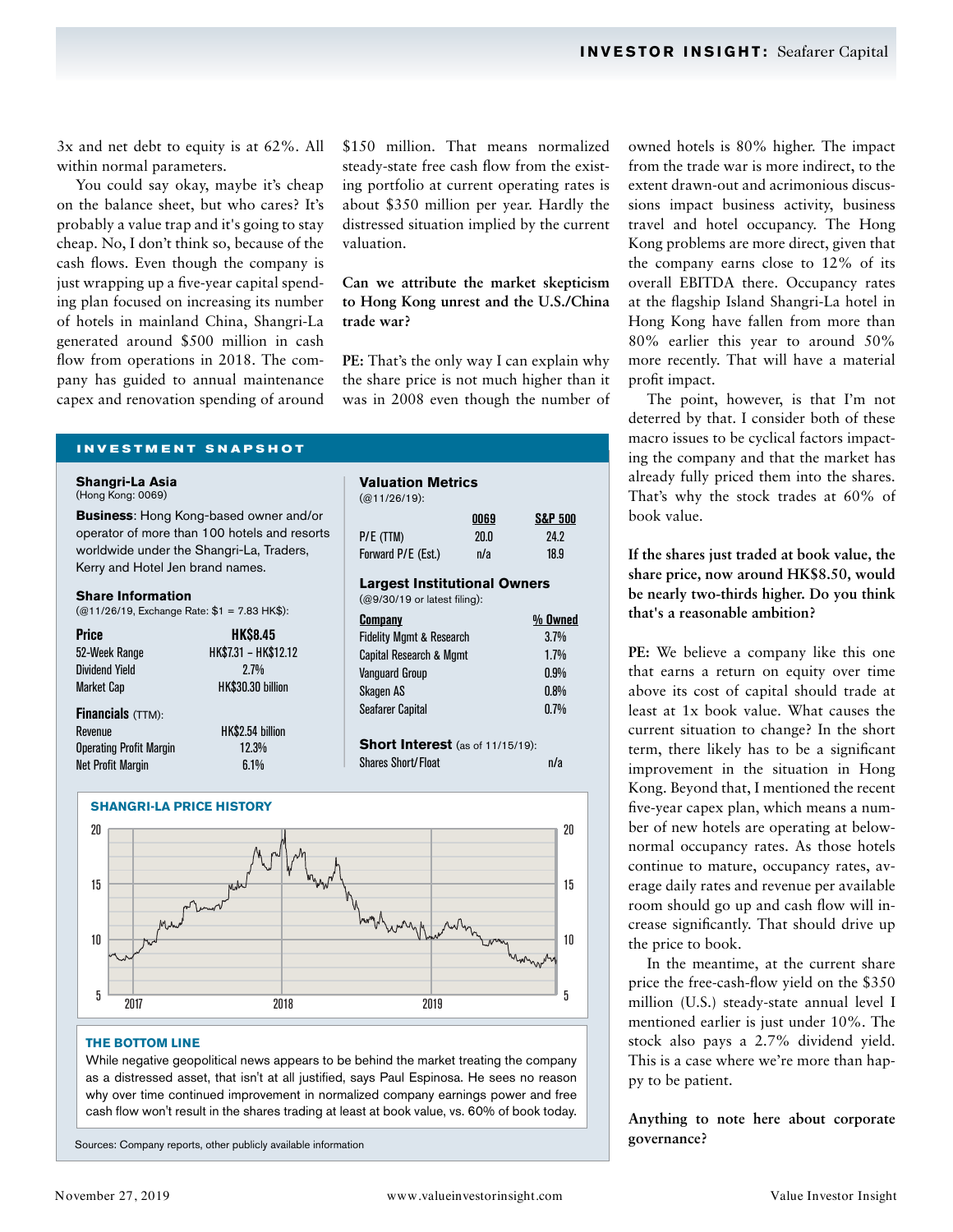**PE:** The Kuok family owns about 65% of the company and they have historically been good stewards of capital. We like the measured pace at which the company grows, maintaining responsible debt leverage. There's never been shenanigans to the detriment of minority holders. We have no issues with the corporate governance.

# **Describe in more detail the bright future you see for the Czech Republic's Moneta Money Bank.**

**PE:** Moneta used to be owned by General Electric, which sold it in an initial public offering in 2016 so that now it's 100% free float. The current CEO came from GE and we believe is an excellent manager, bringing a developed-market sophistication and professionalism to an emergingmarket business, which can be a very good combination.

The basic thesis is that this is a conservatively capitalized bank operating in a stable macroeconomic environment with a solid road map for profitable growth and shareholder return. The country has a well functioning central bank which has kept inflation low and gives us security with respect to the currency. Overall credit growth in the country is growing modestly faster than GDP, and Moneta's loan book is growing materially faster than the market because its capital position is much stronger than most competitors and it can lend responsibly when others are pulling back. The company's gross loan book in the most recent quarter increased more than 11%.

They're also doing more behind-thescenes types of things that should accrue to the benefit of shareholders. The bank's capital adequacy ratio already well exceeds regulatory requirements, but they are continuing to reduce risk-weighted assets in a way that should free up more capital to go to lending or to return to shareholders. They're also issuing bonds that can replace equity in the capital structure, again freeing up capital to lend out at attractive returns or to buy back shares or pay dividends. These efforts may be less easy for the market to see, but they

should ultimately increase value available to shareholders.

# **How inexpensive do you consider Moneta's shares at today's price of around 79 Czech koruna?**

**PE:** As a shareholder I'm interested in the total return. We think normalized loan growth can drive at least 5% annual book-value and profit growth. The current dividend yield is close to 8%. The company under a currently approved buyback plan is repurchasing 2% of the outstanding shares this year. There's also the potential of excess capital on top of that being returned.

The beauty here is that we don't need to rely on other investors figuring out that the stock is cheap. We're quite surprised investors haven't bid the dividend yield down more, but we think that's because it's a small bank in the Czech Republic and not enough people are paying attention. The company should be giving enough back to us that we don't care if that changes. If it does, that would be even better.

#### **INVESTMENT SNAPSHOT**

#### **Moneta Money Bank**  (Prague: MONET)

**Business**: Provider of a broad range of banking and financial services primarily for small and medium-sized companies as well as consumers located in the Czech Republic.

#### **Share Information**

(@11/26/19, Exchange Rate: \$1 = 23.2 Czech Koruna):

| <b>Price</b>                   | CZK 79.05             |
|--------------------------------|-----------------------|
| 52-Week Range                  | CZK 70.00 - CZK 80.70 |
| <b>Dividend Yield</b>          | 7.8%                  |
| <b>Market Cap</b>              | CZK 40.52 billion     |
| <b>Financials</b> (TTM):       |                       |
| Revenue                        | CZK 9.88 billion      |
| <b>Operating Profit Margin</b> | 49.0%                 |
| <b>Net Profit Margin</b>       | 39.5%                 |

# **Valuation Metrics**

(@11/26/19):

| $(QU + 1/26/19)$ :                                                  |       |                    |
|---------------------------------------------------------------------|-------|--------------------|
|                                                                     | MONET | <b>S&amp;P 500</b> |
| P/E (TTM)                                                           | 10.4  | 24.2               |
| Forward P/E (Est.)                                                  | n/a   | 18.9               |
| <b>Largest Institutional Owners</b><br>(@9/30/19 or latest filing): |       |                    |
| <b>Company</b>                                                      |       | % Owned            |
| GIC Pte Itd                                                         |       | $4.1\%$            |
| <b>Vanguard Group</b>                                               |       | 3.8%               |
| Artemis Inv Mgmt                                                    |       | 3.0%               |
| <b>Franklin Templeton</b>                                           |       | $2.4\%$            |
| CI Investments                                                      |       | 2.0%               |
| <b>Short Interest</b> (as of 11/15/19):                             |       |                    |
| Shares Short/Float                                                  |       | n/a                |

**MONET PRICE HISTORY** 80 100 80  $100$ 

#### **THE BOTTOM LINE**

60

"Not enough people are paying attention" to this conservatively capitalized bank operating in a stable macroeconomic environment and with a solid road map for profitable growth, says Paul Espinosa. From book-value growth, dividends and share buybacks he's expecting from today's share price to earn at least a 15% total annual shareholder return.

2017 2018 2019

Sources: Company reports, other publicly available information

60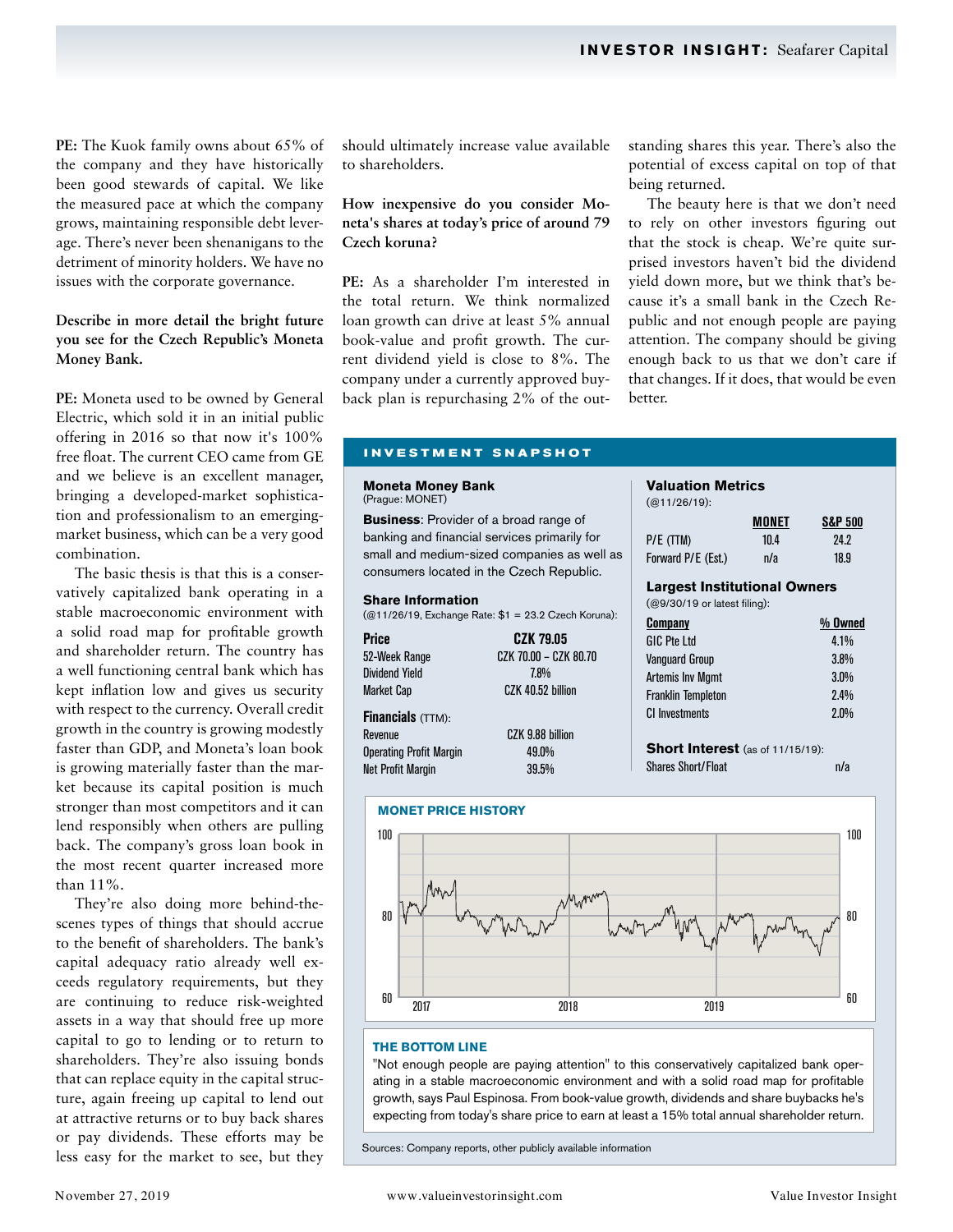**How do you expect the balance-sheet liquidity of Singapore's HRnetGroup to translate into shareholder benefit?**

PE: HRnet provides flexible-staffing and professional recruiting services and has prospered as Singapore has continued to grow as an Asian economic and financial business center. One reason it has so much cash is that it raised in its 2017 IPO more money than it has needed so far to fund investment spending to grow outside of Singapore.

While we think the expansion strategy

**INVESTMENT SNAPSHOT**

**HRnetGroup** 

(Singapore: HRNET)

**Business**: Singapore-based provider of employee-recruitment and temporary-staffing services primarily to corporate clients; operations in thirteen cities throughout Asia.

#### **Share Information**

| $(Q11/26/19,$ Exchange Rate: \$1 = S\$1.37): |                  |
|----------------------------------------------|------------------|
| <b>Price</b>                                 | <b>S\$0.61</b>   |
| 52-Week Range                                | $$0.56 - $0.82$$ |
| <b>Dividend Yield</b>                        | $4.6\%$          |
| <b>Market Cap</b>                            | S\$614.4 million |
| <b>Financials</b> (TTM):                     |                  |
| Revenue                                      | S\$427.7 million |
| <b>Operating Profit Margin</b>               | 13.7%            |
| <b>Net Profit Margin</b>                     | 11.5%            |

makes considerable sense – the company's normalized growth level should improve as it becomes more of a regional player – the issue is simply that they haven't been able to put money to work very quickly. They will tell you that's because it's hard to do acquisitions with so many family owners in the space who aren't prepared to give up their livelihoods in a good market unless they can get an extremely high price. We think a number of growth-oriented investors look at that and say the company hasn't delivered. We'd say that shows the type of capital discipline we

| <b>Valuation Metrics</b>                                            |       |                    |
|---------------------------------------------------------------------|-------|--------------------|
| $(Q11/26/19)$ :                                                     |       |                    |
|                                                                     | HRNET | <b>S&amp;P 500</b> |
| P/E (TTM)                                                           | 12.4  | 24.2               |
| Forward P/E (Est.)                                                  | n/a   | 18.9               |
| <b>Largest Institutional Owners</b><br>(@9/30/19 or latest filing): |       |                    |
| <b>Company</b>                                                      |       | % Owned            |
| <b>Mawer Inv Mgmt</b>                                               |       | $1.8\%$            |
| Aherdeen Standard Inv                                               |       | $1.1\%$            |
| <b>HSBC Global Asset Mgmt</b>                                       |       | $0.9\%$            |
| <b>Schroder Inv Mgmt</b>                                            |       | $0.4\%$            |
| Norges Bank Inv Mgmt                                                |       | $0.4\%$            |
| <b>Short Interest</b> (as of 11/15/19):                             |       |                    |





#### **THE BOTTOM LINE**

The market seems to view the company's inability to put its large cash hoard to work as a negative, but Paul Espinosa sees it as reflecting capital discipline and considers the liquid balance sheet a valuable option on future growth. With the shares' free-cash-flow yield, ex-cash, at 15% and a current dividend yield of 4.5%, he says, "we can be patient."

Sources: Company reports, other publicly available information

want to see. If it takes them longer to execute the strategy, fine.

It's important to point out that this company is not at all burning cash. Singapore is going through a bit of a deceleration, which has hurt HRnet's earnings, but the company in 2018 still produced \$38.5 million in cash flow from operations, against which it has almost no capitalspending requirements. Management is very focused on productivity per employee and has generally been willing and able to adjust the asset-light cost base to reflect the business environment. Gross profit per employee did come down somewhat in the past two quarters but is now starting to come back up.

The point is that we consider the liquid balance sheet very much an upside option on future growth. It's ironic that we as value investors often hope for a recession, but that's very likely what would allow the company to put the money it has to work and buy assets on the cheap, significantly improving earnings power when the upturn eventually comes. We'd expect to be happy to own this through any downturn and to buy more of it if the share price comes down.

# **With the shares currently trading at around 60 Singapore cents, how are you looking at valuation?**

**PE:** Here we're focused primarily on the free-cash-flow yield. Using the \$38.5 million free-cash-flow figure I mentioned earlier as the current run-rate level, the yield ex-cash today is on the order of 15%. If value is accruing at that type of rate – while, by the way, we're also earning a 4.5% dividend – we can be patient for the company to eventually put the cash on hand to work for incremental benefit. If they can't do so, we believe they'll just return the cash and let us put it to work elsewhere.

**Emerging-markets investors always have interesting trips to speak about. Describe one or two you've made recently and any important takeaways.**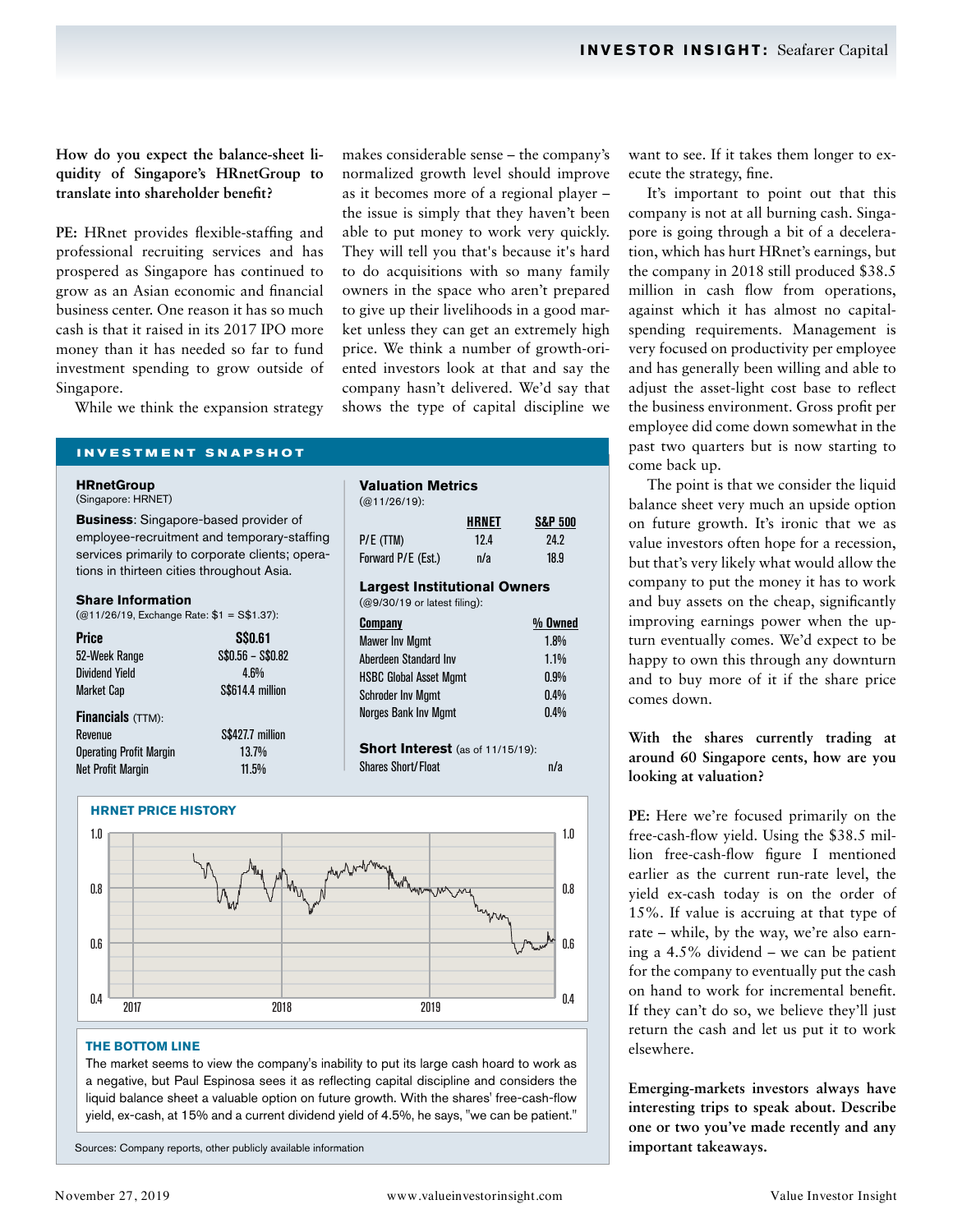PE: The first way we look for ideas is through screening, with screens specifically designed to identify companies in the seven categories I described earlier. But the next most important way we prospect for ideas is through big trips, which we each try to make at least once a quarter.

When I was in Prague last December I was there to meet with Moneta, but I also attended an investor conference and one of the companies there was Georgia Capital [London: CGEO], an investment holding company that trades in London. The country of Georgia is actually a pretty amazing success story, with a wellfunctioning democratic government and a

vibrant economy. Georgia Capital owns stakes in a variety of companies there – from the Bank of Georgia, to Georgia Healthcare Group, to the monopoly water utility in the capital city of Tbilisi – and is actively engaged in upgrading the competitiveness and profitability of each one. As we dug in, we got excited about both the returns on capital the company is generating overall and the long growth runways for many of its holdings. We ended up adding it to our portfolio in the second quarter.

Two months ago I went to Singapore, Dubai and Istanbul and probably the most interesting takeaway had to do with the Middle East. We think the diversification in these countries away from oil is giving rise to a variety of new opportunities. In contrast to China, there's more emphasis in the Middle East on bringing in expertise from Western companies in order to take advantage of those new opportunities or at least to improve the operation of what have been lackluster state-owned enterprises. These are markets few investors are paying attention to, with new managements looking to capitalize on structural shifts going on at company, industry and country levels. That's an interesting place for us to be looking.  $\overline{v}$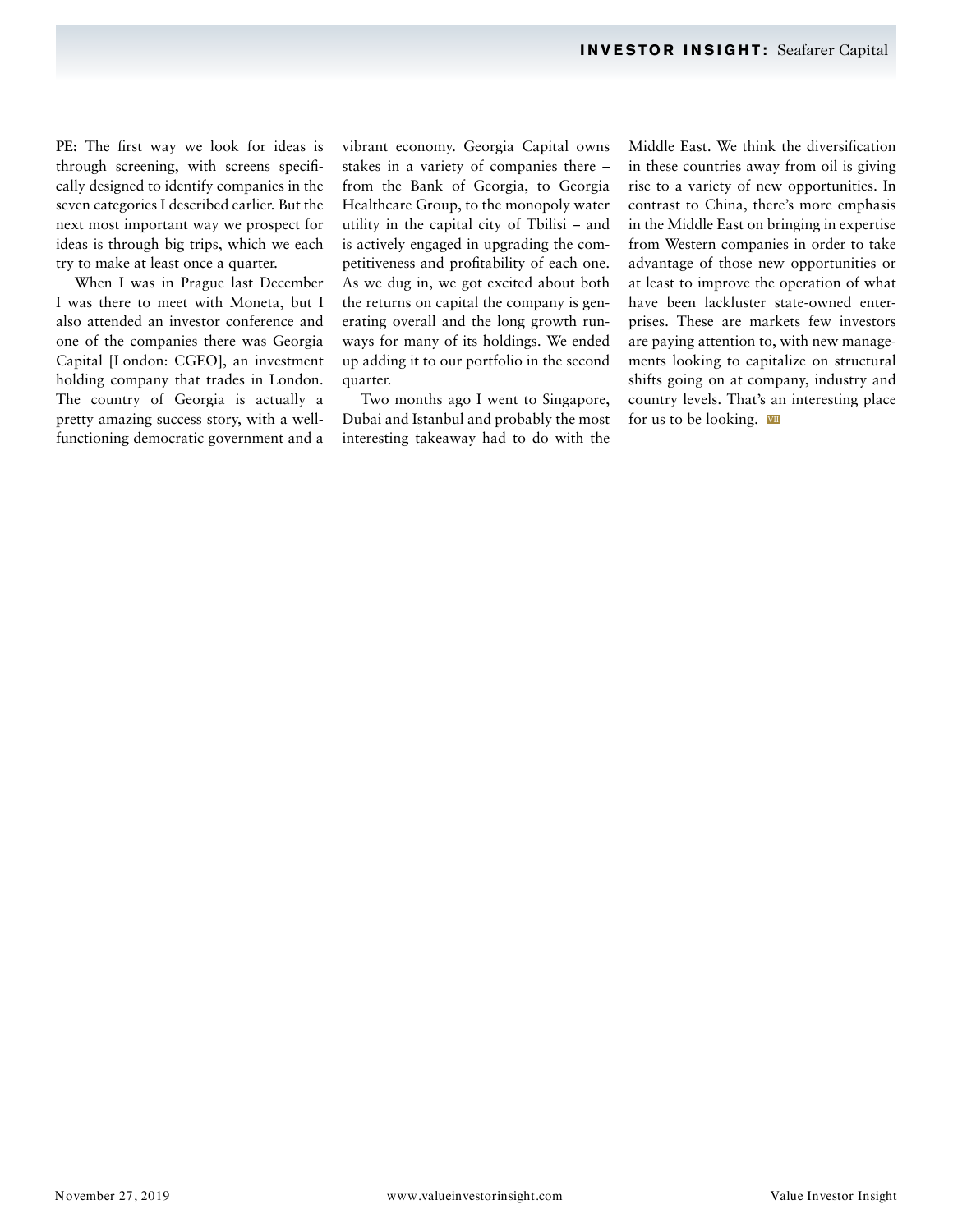### **Disclosures**

# **Seafarer Overseas Growth and Income Fund Total Returns as of 9/30/19**

|                                                                 |                                         |        |       |          |          | <b>Annualized</b> |       | <b>Cumulative</b>  |                    |                   |                                               |
|-----------------------------------------------------------------|-----------------------------------------|--------|-------|----------|----------|-------------------|-------|--------------------|--------------------|-------------------|-----------------------------------------------|
|                                                                 | NAV/<br><b>Index Level</b><br>(9/30/19) | YTD    | 1 Mo  | 3 Mo     | 1 Yr     | 3 Yr              | 5 Yr  | Since<br>Inception | Since<br>Inception | Inception<br>Date | Gross<br><b>Expense</b><br>Ratio <sup>1</sup> |
| SFGIX (Investor Class)                                          | \$11.38                                 | 12.79% | l.52% | $-0.35%$ | 1.68%    | 2.83%             | 3.33% | 5.03%              | 45.39%             | 2/15/12           | 0.99%                                         |
| SIGIX (Institutional Class)                                     | \$11.43                                 | 12.86% | 1.51% | $-0.35%$ | 1.78%    | 2.94%             | 3.44% | 5.16%              | 46.73%             | 2/15/12           | 0.89%                                         |
| <b>MSCI Emerging Markets</b><br>Total Return Index <sup>2</sup> | 2297.20                                 | 6.22%  | 1.94% | $-4.11%$ | $-1.63%$ | 6.37%             | 2.71% | 2.16%              | 17.66%             | n/a               | n/a                                           |

# **Seafarer Overseas Value Fund Total Returns as of 9/30/19**

|                                                                 |                                         |        |       |          |          | <b>Annualized</b> |      | <b>Cumulative</b>         |                           |                   |                                             |
|-----------------------------------------------------------------|-----------------------------------------|--------|-------|----------|----------|-------------------|------|---------------------------|---------------------------|-------------------|---------------------------------------------|
|                                                                 | NAV/<br><b>Index Level</b><br>(9/30/19) | YTD    | 1 Mo  | 3 Mo     | 1 Yr     | 3 Yr              | 5 Yr | <b>Since</b><br>Inception | <b>Since</b><br>Inception | Inception<br>Date | Net<br><b>Expense</b><br>Ratio <sup>1</sup> |
| SFVLX (Investor Class                                           | \$11.62                                 | 15.28% | 0.35% | $-1.69%$ | 4.88%    | 6.72%             | n/a  | 7.03%                     | 25.44%                    | 5/31/16           | 1.15%                                       |
| SIVLX (Institutional Class)                                     | \$11.64                                 | 15.48% | 0.43% | $-1.61%$ | 4.94%    | 6.85%             | n/a  | 7.15%                     | 25.89%                    | 5/31/16           | 1.05%                                       |
| <b>MSCI Emerging Markets</b><br>Total Return Index <sup>2</sup> | 2297.20                                 | 6.22%  | 1.94% | $-4.11%$ | $-1.63%$ | 6.37%             | n/a  | 9.84%                     | 36.76%                    | n/a               | n/a                                         |

**Gross expense ratio: 1.60% for Investor Class; 1.50% for Institutional Class1**

*All performance is in U.S. dollars with gross (pre-tax) dividends and/or distributions reinvested. The performance data quoted represents past performance and does not guarantee future results. Future returns may be lower or higher. The investment return and principal value will fluctuate so that an investor's shares, when redeemed, may be worth more or less than the original cost. View the Funds' most recent month-end performance at www.seafarerfunds.com/performance.*

1 Seafarer Capital Partners, LLC has agreed contractually to waive and/or reimburse fees or expenses in order to limit Total Annual Fund Operating Expenses After Fee Waiver / Expense Reimbursements (inclusive of acquired fund fees and expenses, and exclusive of brokerage expenses, interest expenses, taxes and extraordinary expenses) to 1.15% and 1.05% of the Fund's average daily net assets for the Investor and Institutional share classes, respectively. This agreement is in effect through August 31, 2020.

<sup>2</sup> The MSCI Emerging Markets Total Return Index, Standard (Large+Mid Cap) Core, Gross (dividends reinvested), USD is a free float-adjusted market capitalization index designed to measure equity market performance of emerging markets. Index code: GDUEEGF. It is not possible to invest directly in an index.

*ALPS Distributors, Inc. is the distributor for the Seafarer Funds.*

*Investors should consider the investment objectives, risks, charges, and expenses carefully before making an investment decision. This and other information about the Funds are contained in the Prospectus, which may be obtained by calling (855) 732-9220. Please read the Prospectus carefully before you invest or send money.*

*Important Risks: An investment in the Funds involves risk, including possible loss of principal. International investing involves additional risks, including social and political instability, market and currency volatility, market illiquidity, and reduced regulation. Emerging markets are often more volatile than developed markets, and investing in emerging markets involves greater risks. Fixed income investments are subject to additional risks, including but not limited to interest rate, credit, and inflation risks. Value investments are subject to the risk that their intrinsic value may not be recognized by the broad market. An investment in the Funds should be considered a long-term investment.*

*The views and information discussed in this commentary are as of the date of publication, are subject to change, and may not reflect Seafarer's current views. The views expressed represent an assessment of market conditions at a specific point in time, are opinions only and should not be relied upon as investment advice regarding a particular investment or markets in general. Such information does not constitute a recommendation to buy or sell specific securities or investment vehicles. It*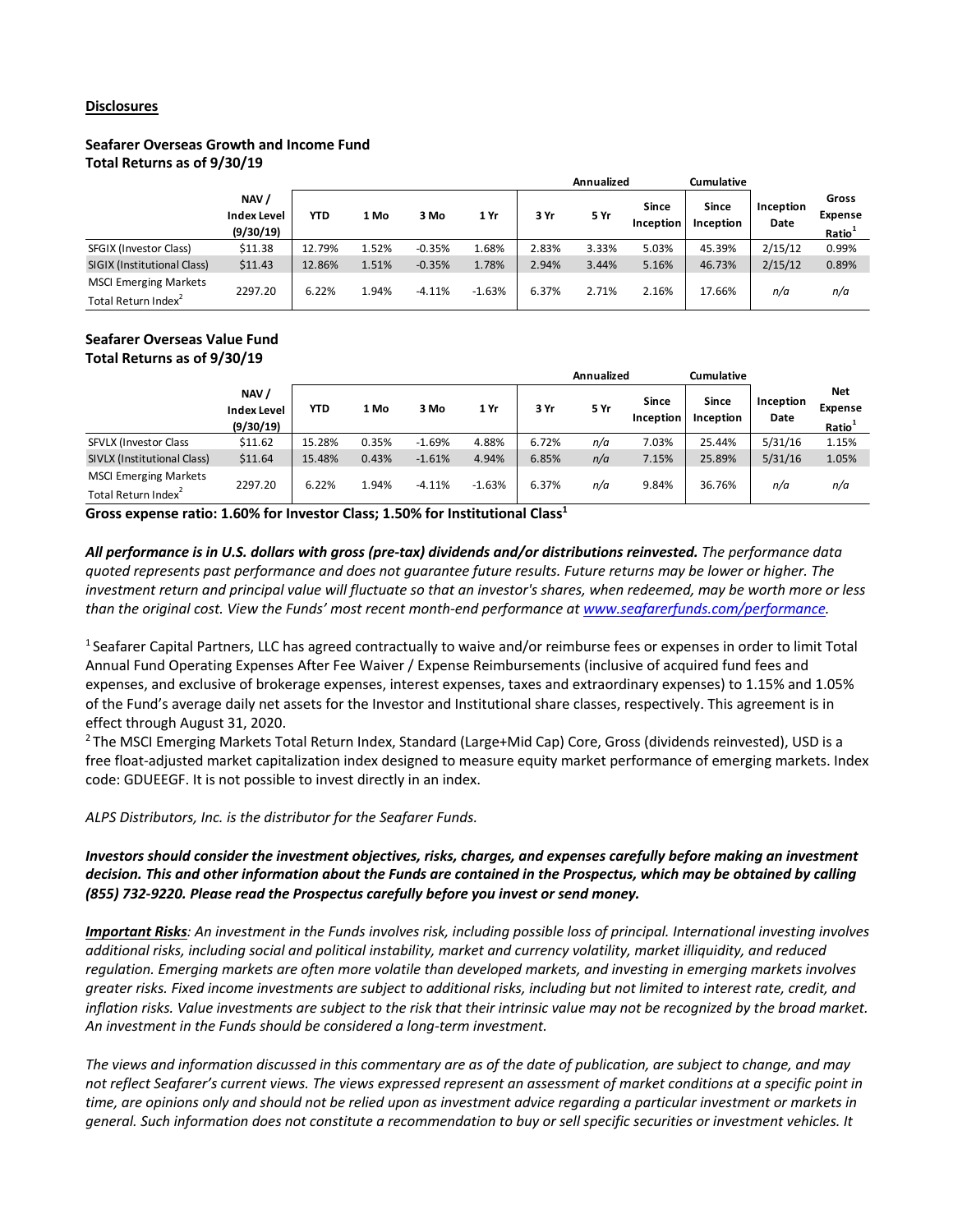*should not be assumed that any investment will be profitable or will equal the performance of the portfolios or any securities or any sectors mentioned herein. The subject matter contained herein has been derived from several sources believed to be reliable and accurate at the time of compilation. Seafarer does not accept any liability for losses either direct or consequential caused by the use of this information.*

The Seafarer Overseas Growth and Income Fund seeks to provide long-term capital appreciation along with some current income; it also seeks to mitigate adverse volatility in returns.

The Seafarer Overseas Value Fund seeks to provide long-term capital appreciation.

As of September 30, 2019, Shangri-La Asia, Ltd. comprised 3.4% of the Seafarer Overseas Value Fund, Moneta Money Bank AS comprised 2.6% of the Fund, HRnetgroup, Ltd. comprised 3.2% of the Fund, WH Group, Ltd. comprised 4.3% of the Fund, Qatar Gas Transport Co., Ltd. comprised 4.1% of the Fund, Pacific Basin Shipping, Ltd. comprised 1.4% of the Fund, National Central Cooling Co. PJSC (Tabreed) comprised 3.8% of the Fund, and Georgia Capital PLC comprised 3.6% of the Fund. As of September 30, 2019, Shangri-La Asia, Ltd. comprised 1.5% of the Seafarer Overseas Growth and Income Fund, Moneta Money Bank AS comprised 1.5% of the Fund, WH Group, Ltd. comprised 1.8% of the Fund, Qatar Gas Transport Co., Ltd. comprised 1.7% of the Fund, Pacific Basin Shipping, Ltd. comprised 1.3% of the Fund, National Central Cooling Co. PJSC (Tabreed) comprised 1.2% of the Fund, Samsung Electronics Co., Ltd. comprised 4.7% of the Fund, and Orion Corp. comprised 3.5% of the Fund. As of September 30, 2019, the Seafarer Funds did not own shares in Smithfield Foods, Inc., General Electric, Bank of Georgia, or Georgia Healthcare Group. View the Seafarer Overseas Value Fund's Top 10 Holdings at www.seafarerfunds.com/funds/ovl/composition. View the Seafarer Overseas Growth and Income Fund's Top 10 Holdings at www.seafarerfunds.com/funds/ogi/composition. Holdings are subject to change.

The currencies for the stock prices shown on the "Price History" charts are as follows: 0069:HK (Shangri-La Asia) – Hong Kong Dollar (HK\$); MONET:CZK (Moneta Money Bank) – Czech Koruna (Kč); HRNET:SG (HRnetGroup) – Singapore Dollar (S\$).

Balance Sheet Liquidity: a company's assets that can be readily converted into cash within a reasonable amount of time and under normal market conditions.

Book Value: the value of an asset as represented in the accounts of a balance sheet. An asset's book value is typically determined by the original cost of the asset, less any depreciation, amortization or impairment costs applied against the asset. The book value of a firm is typically determined by the value of the firm's assets, less its liabilities. In theory, shareholders would be entitled to the firm's book value if the company's balance sheet was liquidated.

Breakup Value: the aggregate value of a company if each of its parts operated independently, less net liabilities.

Capital Adequacy Ratio (CAR): a measurement of a bank's available capital expressed as a percentage of a bank's riskweighted credit exposures. Two types of capital are measured: Tier 1 Capital, which is the capital that is permanently and easily available to cushion losses suffered by a bank without it being required to stop operation; and Tier 2 Capital, which can absorb losses in the event of a bank winding up and provides a lesser degree of protection to depositors and creditors. Capital Adequacy Ratio is calculated as follows:

# CAR = (Tier 1 Capital + Tier 2 Capital) / Risk-weighted Assets

Capital Expenditure (CAPEX): the outlay of money to acquire or improve capital assets such as buildings and machinery. Unlike ordinary expenses, which are typically expensed in the period in which they are incurred, capital expenditures do not pass through the income statement on a real-time basis. Instead, expenditures to purchase or maintain a given asset are "capitalized" as assets on the balance sheet; then those same assets are "depreciated" over time, according to accounting standards that dictate the useful life of said assets.

Deleveraging: the act of repaying debt, or the act of becoming less reliant on debt.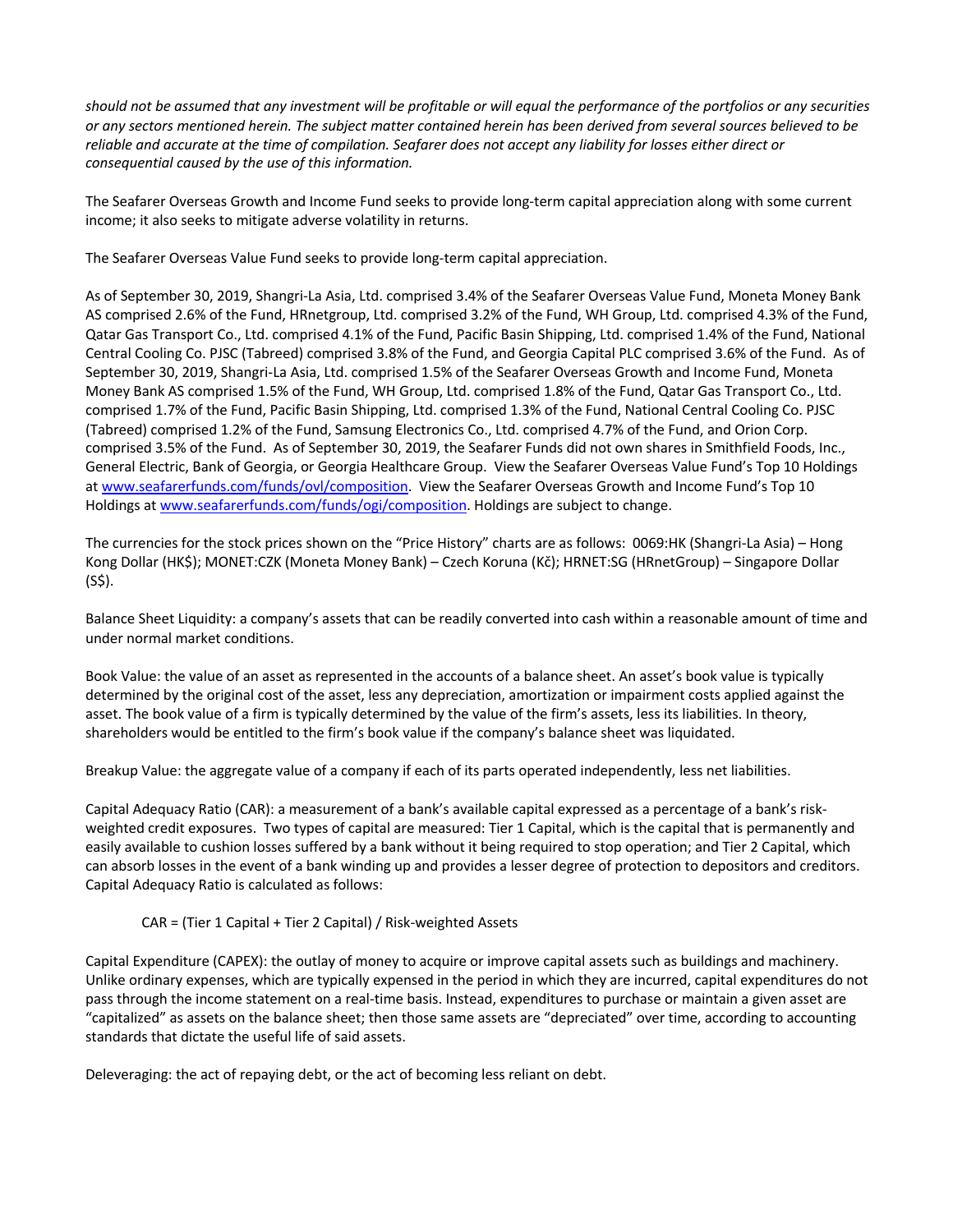Dividend Yield (Trailing 12-Mo): a measure of the sum of the dividends paid per share during the trailing 12 months divided by the current share price.

EBITDA: an acronym that refers to "Earnings Before Interest, Taxes, Depreciation and Amortization." It is calculated as follows:

# *EBITDA = Operating Revenues – Operating Expenses (excluding interest, taxes, depreciation and amortization).*

EBITDA is used as a very rough proxy for a company's ability to produce gross cash flow (cash flow itself being a proxy for a company's profitability). Analysts often utilize EBITDA because it is easy to calculate, and because it is fairly comparable from one company to another. EBITDA is a very superficial, basic measure, and consequently it might not always serve as an accurate guide to a company's long-term profitability; however, one of its chief benefits is that it precludes many of the accounting and financial decisions that a company's management might utilize to influence (or even distort) ordinary operating profits.

Free Cash Flow: operating cash flow minus capital expenditures.

Free Cash Flow Yield: a basic evaluation measure for a stock that examines the ratio of free cash flow per share to the share price. Some investors regard free cash flow (which takes into account capital expenditures and other ongoing costs a business incurs to keep itself running) as a more accurate representation of the returns shareholders receive from owning a business, and thus prefer free cash flow yield as a valuation metric over earnings yield.

Gross Domestic Product (GDP): a macroeconomic measure of the value of a country's economic output. GDP includes only those goods and services produced domestically; it excludes goods and services produced abroad, even if such goods and services are produced by factors of production (i.e. companies) owned by the country in question.

Initial Public Offering (IPO): the process of offering shares of a private company to the public in a new stock issuance. Public share issuance allows a company to raise capital from public investors.

Interest Cover Ratio: the ratio of *cash flow before payment of interest and income taxes* to *interest on bonds and other contractual debt.*

Liquidity: the ability to buy or sell an asset readily and with reasonable volumes without affecting the asset's price.

Market Capitalization: the value of a corporation as determined by the market price of its issued and outstanding common stock. It is calculated by multiplying the number of outstanding shares by the current market price of a share.

Mark to Market (MTM): a measure of the fair value of accounts that can change over time, such as assets and liabilities. A mark to market measure aims to provide a realistic appraisal of an institution's or company's current financial situation.

Net Profit Margin: a ratio of profitability calculated as net income divided by revenues. It measures how much of each dollar earned by the company is translated into profits.

Operating Profit Margin: a ratio of profitability calculated as operating profit divided by revenues.

Price to Earnings (P/E) Ratio: the market price of a company's common shares divided by the earnings per common share. The Price to Earnings ratio may use the earnings per common share reported for the prior year or forecast for this year or next year (based on consensus earnings estimates).

Risk-weighted Assets: a measure of assets used to determine the minimum amount of capital that must be held by banks and other financial institutions in order to reduce the risk of insolvency. This capital requirement is based on a risk assessment for each type of bank asset.